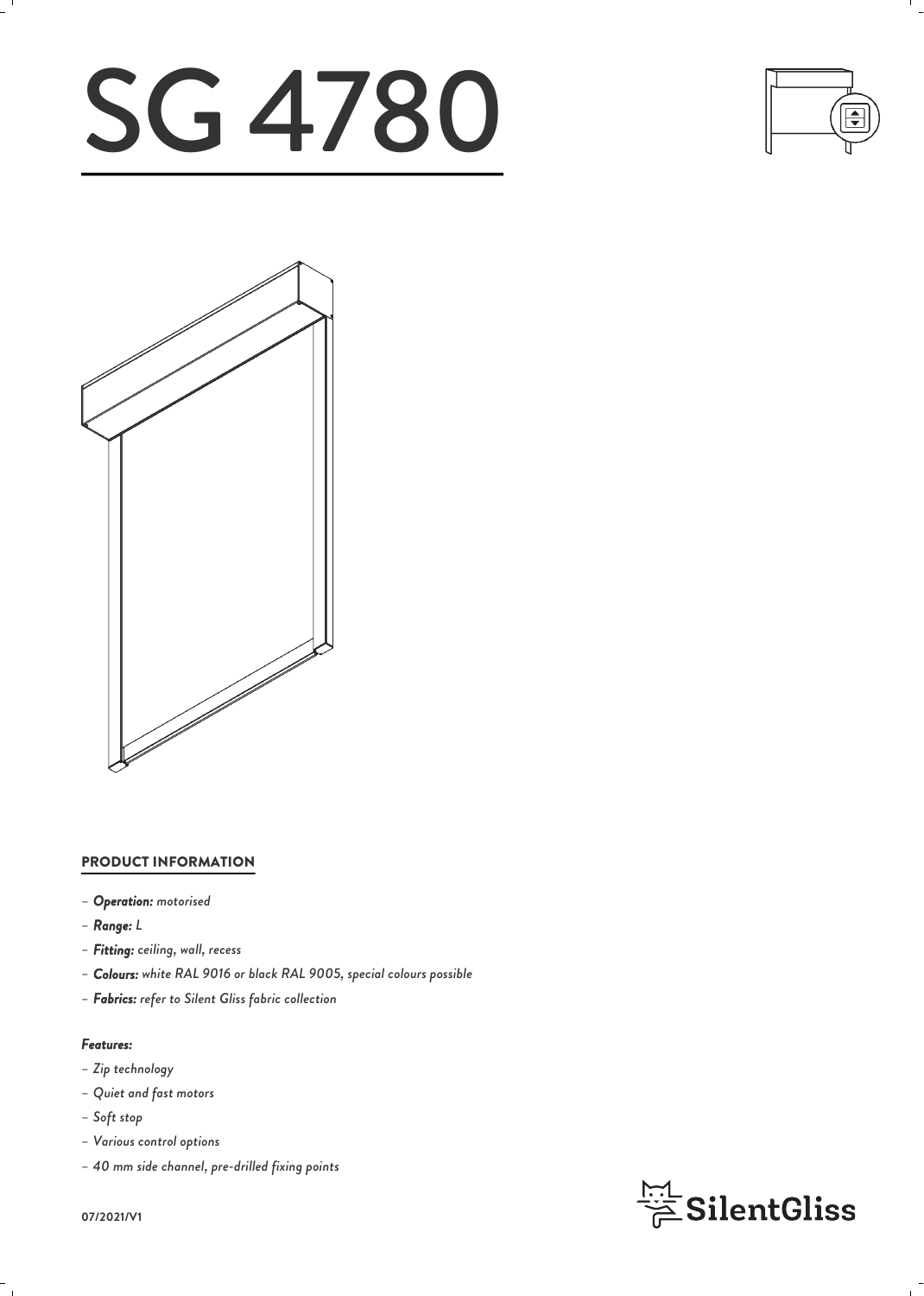## SYSTEM SPECIFICATIONS

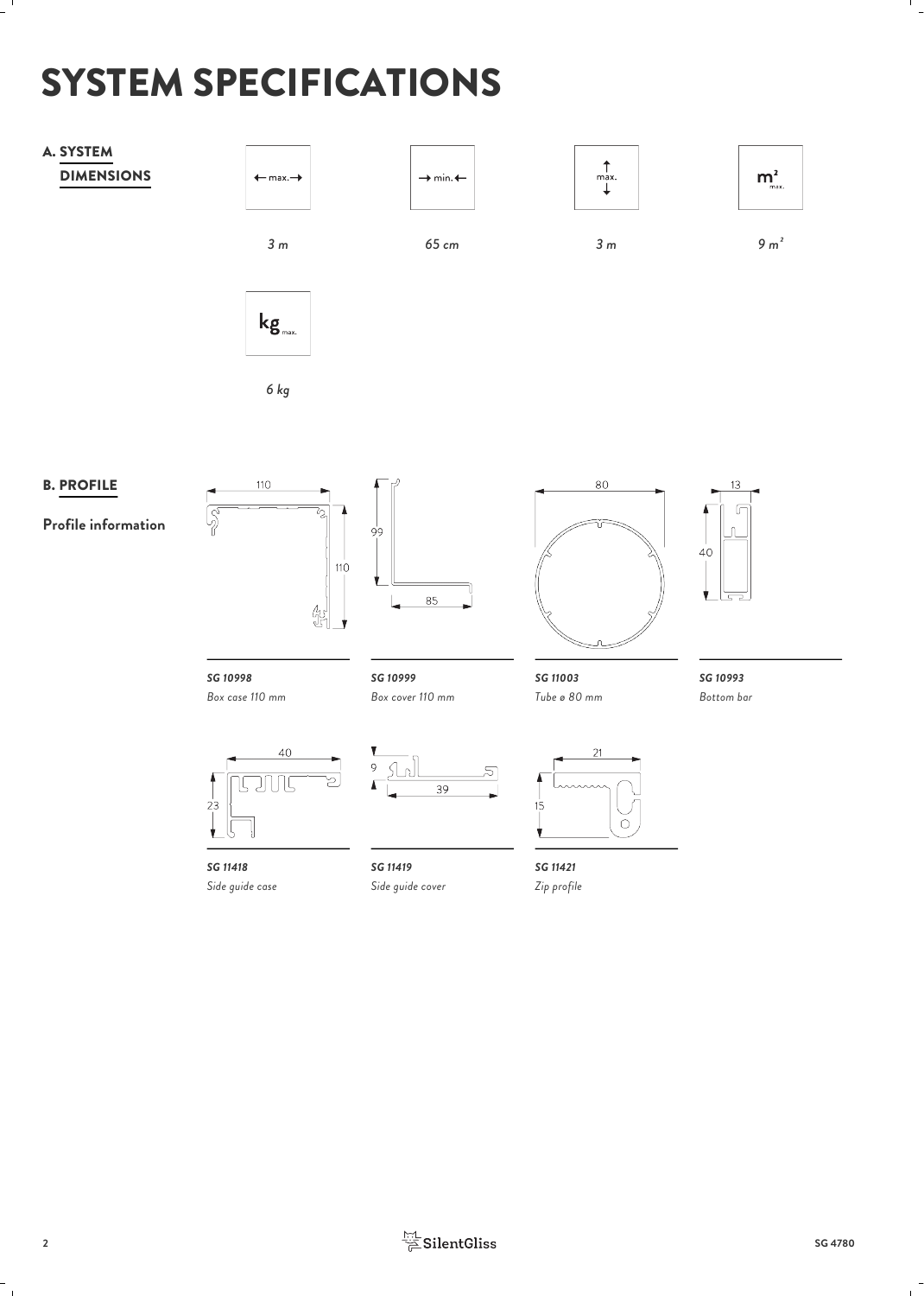

## D. SPECIFICATION EN

#### *EN*

*Silent Gliss SG 4780 Electrically Operated Dim-Out Roller Blind System with SG Series 20 motors. For blinds up to 3m wide by 3m drop, max 9sq. m. Supplied complete and made to measure comprising aluminium headbox SG 10998-9 (110* TEXT *mm), side profiles SG 11418 / SG 11419 and bottom hem bar SG 10993 in white or black powder coat finish as standard. Fabric edges retained by two component zip profile SG 11421. by mains switch (not supplied) or mains switching by third party control system or remote control system. All wiring to be strictly in accordance with Silent Gliss wiring diagrams. Fabric to be chosen from the Silent Gliss fabric range, Price Group 1R / 2R / 3R.*

*SV Silent Gliss SG 4780 mörkläggningsrullgardin med motor serie 20. För system max 3 x 3 m, eller totalt max 9 m2. Levereras komplett i kundmått bestående at toppkassett i aluminium SG 10998-9 (110 mm), sidoprofiler SG 11418/ SG 11419 samt tyngdprofil SG 10993 i vit eller svart expoxy lack. Textilens kant försedd med zip profil SG 11421. Integrerad 230V motor SG 10522/ (SG 10523 radiomottagare) vänster / höger sida. Styrning via väggkontakt(ej inkluderad), via fjärrkontroll eller via externt styrsystem. All elinstallation skall följa Silent Gliss kopplingsschema. Textil från Silent Gliss textilprogram i prisgrupp 1-3.*

#### *NO*

*Silent Gliss SG 4780 Mørkleggende rullegardin med motor serie 20. For system inntil 3 x 3 m, eller totalt max 9 m2. Levereras komplett måltilpasset. Består av toppkasse i aluminium SG 10998-9 (110 mm), sideprofiler SG 11418 / SG 11419 samt tyngdeprofil SG 10993 i hvit eller svart expoxylakk. Sidene på tekstilet er festet med zip profil SG 11421. Integrert 230V motor SG 10523/ (SG 10321 radiomottaker) venstre eller høyre side. Betjenes med veggbryter (ikke inkludert), fjernkontroll eller via eksternt styringsystem. Ved alle elektriske installasjoner skal Silent Gliss koblingsskjema benyttes. Tekstiler fra Silent Gliss tekstilkolleksjon i prisgrupp 1-3.*

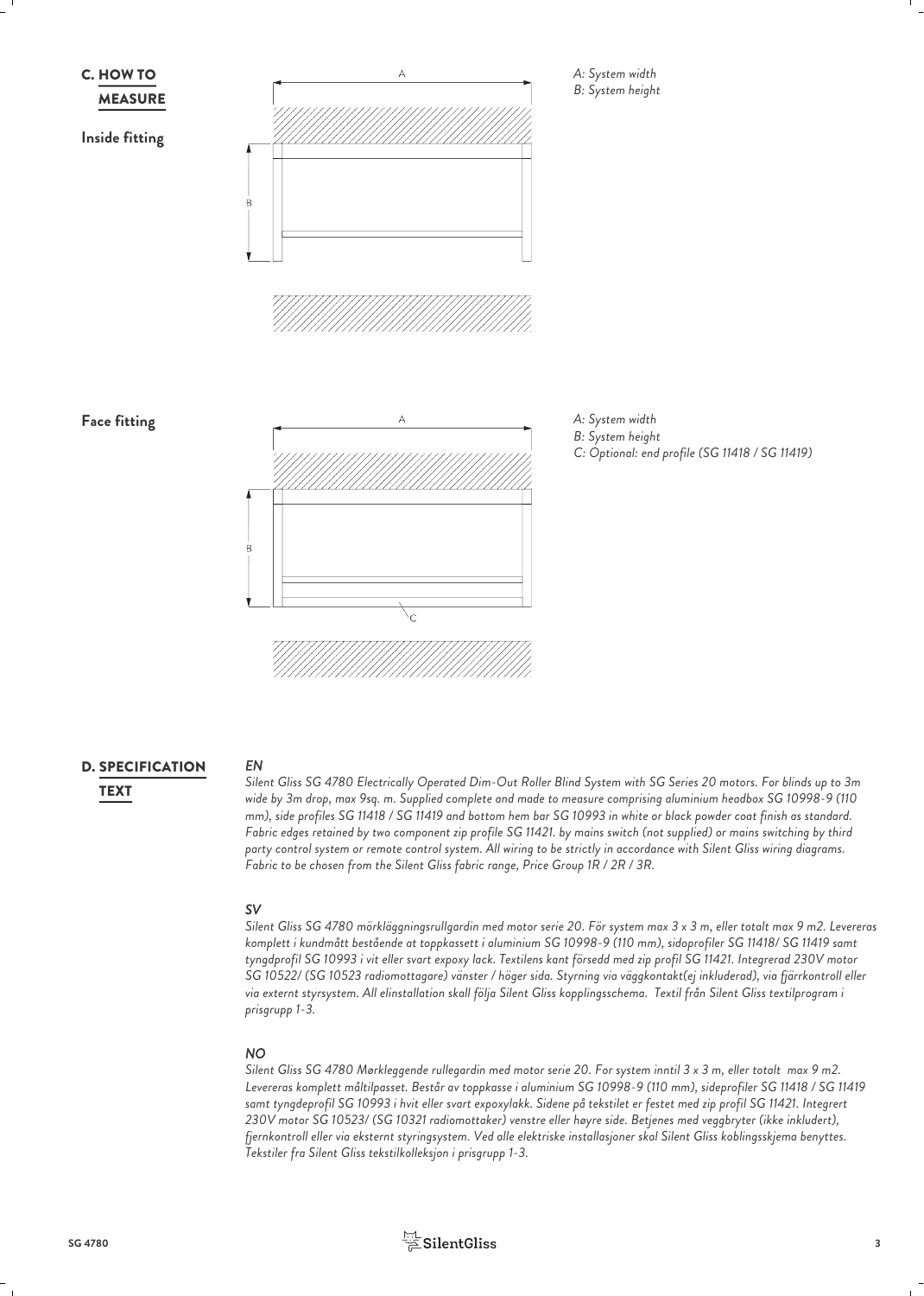## FITTING

#### INFORMATION **A. FITTING**

*For detailed fitting information, visit the Silent Gliss* FITTING *website.*

 $\frac{40}{1}$ 

 $\frac{1}{100}$  $\blacktriangle$ 

 $max.600$ 

V

 $max.600$ 

 $\frac{1}{00}$ Ý

 $\overline{\phantom{0}}$  $\ddot{\phantom{0}}$ 

Inside fitting - fixing  $\underset{2}{40}$  max.600  $\longrightarrow$  max.600 **points**  $\overline{a}$  $\overline{\phantom{0}}$ **Face fitting - fixing**  $\underset{40}{40}$   $\underset{42}{\text{max.600}}$ **points**  $\overline{\phantom{0}}$ 

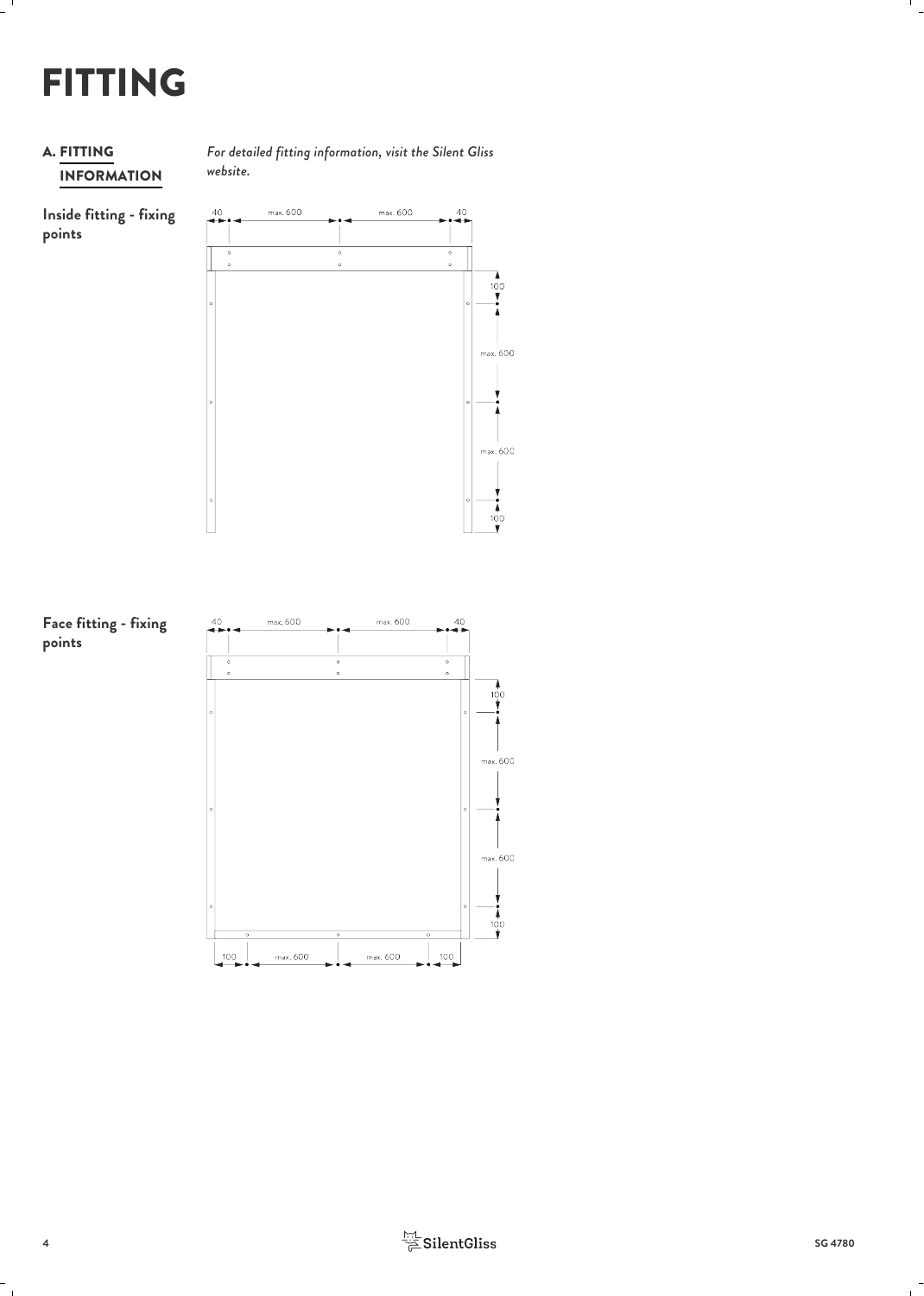B. CEILING FITTING



#### C. WALL FITTING



D. RECESS FITTING





*A: System width*

### $\frac{\sum_{i=1}^{N}1}{2}$ SilentGliss 5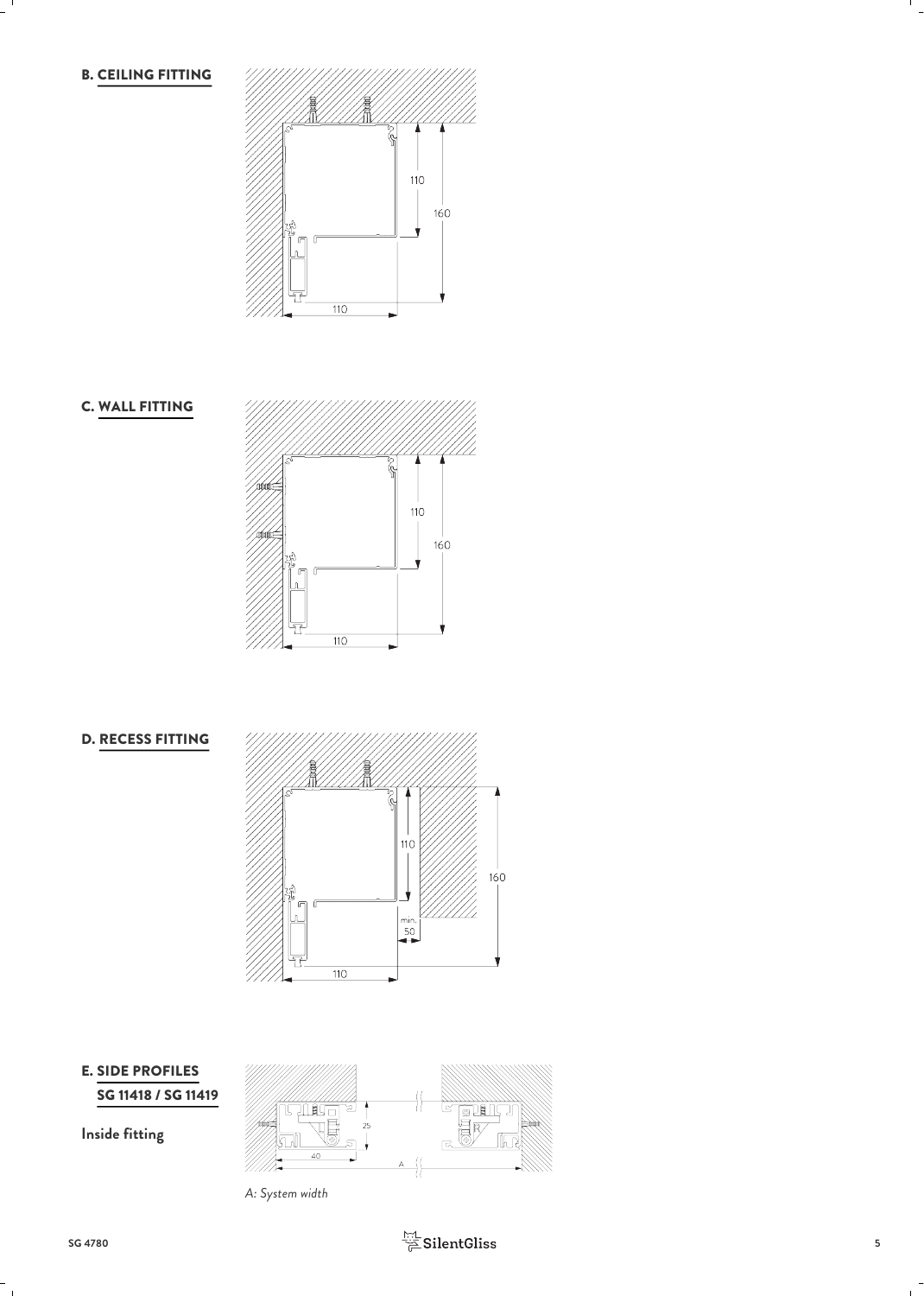#### **Face fitting**



*A: System width*

## MOTORS & CONTROLS

## FEATURES

| <b>A. MOTOR</b> | <b>Motors</b>                                                             | 20-Series |             | 20-Series 10-Series K | 5-Series    |
|-----------------|---------------------------------------------------------------------------|-----------|-------------|-----------------------|-------------|
| <b>FEATURES</b> |                                                                           | SG 10523  | SG 10522    | SG 10514              | SG 10715    |
|                 | <b>Motor Features</b>                                                     |           |             |                       |             |
|                 | Soft stop                                                                 | $\bullet$ | $\bullet$   |                       |             |
|                 | Electronic end-stop                                                       | $\bullet$ | $\bullet$   |                       |             |
|                 | Electronic revolution counter (unlimited revolution)                      | $\bullet$ | $\bullet$   |                       |             |
|                 | Mechanical end-stop                                                       |           |             | $\bullet$             |             |
|                 | Mechanical revolution counter (limited revolution)                        |           |             | $\bullet$             |             |
|                 | Two intermediate positions possible                                       | $\bullet$ |             |                       |             |
|                 | Noiseless stop                                                            | $\bullet$ | $\bullet$   | $\bullet$             |             |
|                 | Parallel wiring possible without additional relays                        | $\bullet$ | $\bullet$   |                       |             |
|                 | Disconnectable motor cable                                                | $\bullet$ | $\bullet$   |                       |             |
|                 | IP class                                                                  | IP 44     | <b>IP44</b> | <b>IP44</b>           | <b>IP44</b> |
|                 | <b>Control Features</b>                                                   |           |             |                       |             |
|                 | Mains power control                                                       | $\bullet$ | $\bullet$   | $\bullet$             |             |
|                 | SG Control L (built-in receiver)                                          | ٠         |             |                       |             |
|                 | Suitable for most major home automation systems (with suitable interface) | $\bullet$ | $\bullet$   | $\bullet$             |             |

#### **B. MOTOR B. MOTOR** SPECIFICATIONS

| Motors              | win. system<br>width | Voltage  | Current | Frequency  | Speed  | <b>Frequency</b><br>receiver |
|---------------------|----------------------|----------|---------|------------|--------|------------------------------|
| 20-Series           |                      |          |         |            |        |                              |
| SG 10522 (standard) | 65 cm                | 230 V AC | 0.55A   | $50$ Hz    | 30 rpm |                              |
| SG 10523            | 65 cm                | 230 V AC | 0.55A   | 50 Hz      | 30 rpm | 868/915 MHz                  |
| 10-Series K         |                      |          |         |            |        |                              |
| SG 10514            | 65 cm                | 230 V AC | 0.52A   | $50$ Hz    | 30 rpm |                              |
| 5-Series            |                      |          |         |            |        |                              |
| SG 10715            | 65 cm                | 230 V AC | 0.485A  | $50-60$ Hz | 28 rpm |                              |

#### **METHODS C. OPERATING**

*See catalogue "controls" for details.* OPERATING

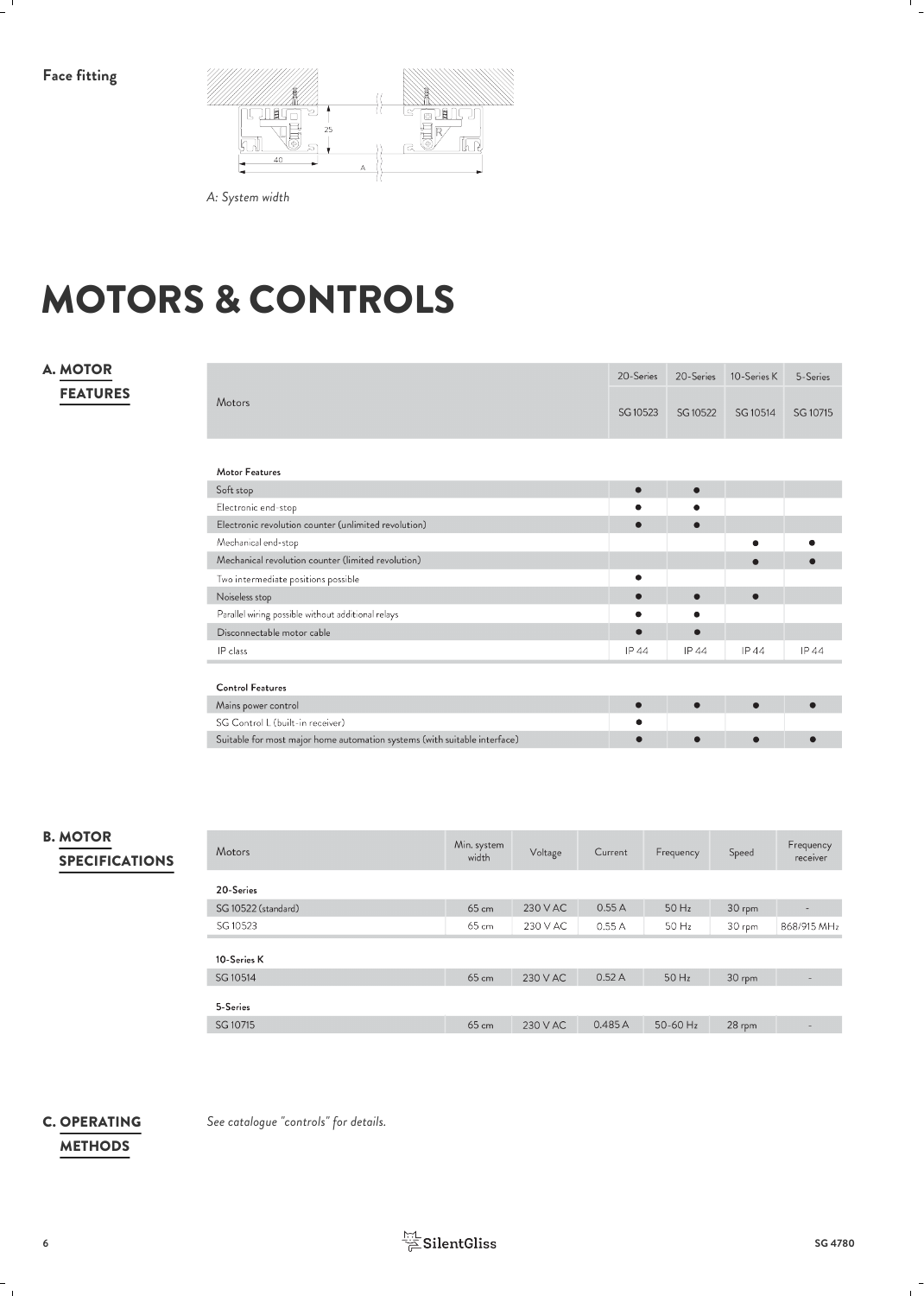





**Wall Switch** *System can be operated by fixed wall switch.*

**SG Control L** *Various radio hand-held and wall transmitters available.*

*Silent Gliss Move App.*

 $Refer to Silent Gliss website.$ 

DIAGRAMS **D. WIRING** 



## GENERAL NOTES

#### *Dimensions*

- *– Measurements are in mm except where indicated.*
- *– Max. kg relates to fabric incl. accessories (bottom bars, etc.).*

#### *Fitting*

- *– Installation by qualified fitter only.*
- *– Number of brackets and fitting positions / fixing points vary depending on fitting surface, system weight, fabric make-up, screw / fixing type and obstacles.*
- *– Qualified fitter must use appropriate screws / fixings for each situation.*
- *– Profile lip if applicable to be installed to room side.*
- *– Electrical installations must be carried out according to Silent Gliss wiring diagrams and conform to local regulations.*
- *– Check space for cables and plugs!*

#### *Child Safety*

- *– All relevant Silent Gliss systems correspond to child safety EN 13120.*
- *– All parties involved must comply with EN 13120.*

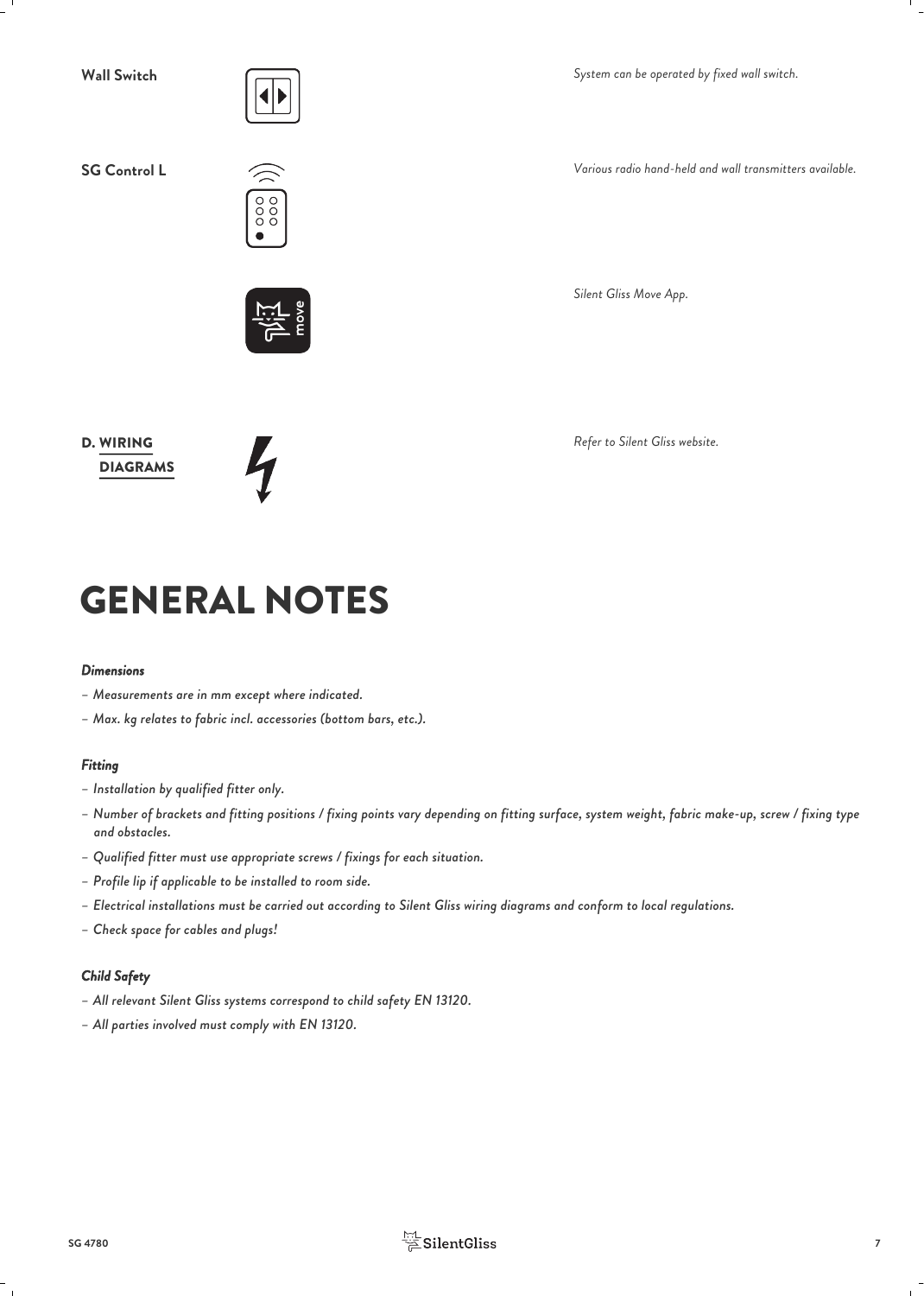## PARTS

#### A. STANDARD PARTS



*SG 4226 Double tape 30 mm*

*SG 4508*

*SG 4509*





*SG 6791*



ED DES

*SG 6933 PT Countersunk screw KA25x16*



*SG 6936 PT Countersunk screw KA22x10*

*Pan head screw KA30x8*



*SG 9917 Hirschmann portable socket-outlet STAK 3 N*



*SG 10284 O-Ring*

> *SG 10668 PVC strip 10 mm*

*SG 6942*

*SG 10522 Motor 230V AC, 20-Series S 3/30*





.<br>Эб

*SG 10998 Box case 110 mm*





*Pan head screw 3.9x32 Clip SG 11011 Clip*

*SG 11013*

*SG 11022 Tube adapter*

*SG 11003*

*SG 11008*

*SG 11009*









*Zip*



*SG 11028 End cover left*



*SG 11029 End cover right*

*SG 11030 Cover*



*Countersunk head screw 3.5x16*



*Box cover 110 mm Countersunk head screw 2.2x9.5 SG 11035*



#### *SG 11059*

*Tube ø 80 mm Pan head screw with flange M4x12*

#### *SG 11060*



*Foam tape adhesive*

#### *SG 11324*

*SG 11418 Side guide case*

*Brush 5x12 mm End cover right 110 mm PT Screw Countersunk KA35x14*

> <u>TIME</u> ज J

*Clip* <u>S</u>Lnll S)

*SG 11419 Side guide cover*

*SG 11421 Zip profile*  $\bigcap$ 

*SG 11473*

*Zip guide left*

*SG 11474*

*Zip guide right*



*SG 11475*

*Side guide end cover left*

*SG 11476*

*Side guide end cover right*

**8 SG 4780**



*SG 11023 Motor drive 80 mm*

*SG 11025*



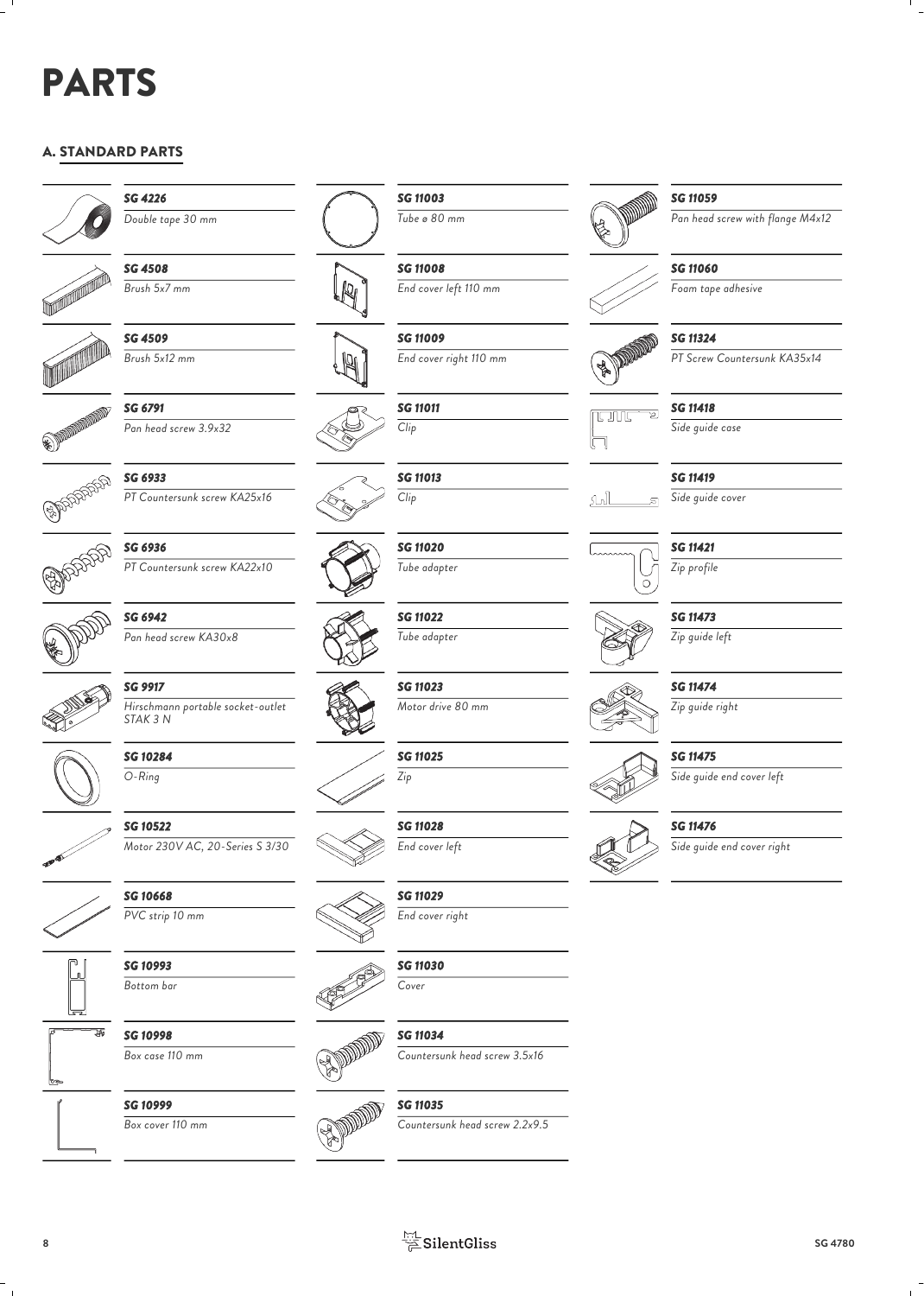#### B. OPTIONAL PARTS



#### *SG 4951*

*Bottom weight ø 8 mm*



#### *SG 9916 Hirschmann plug set*





*SG 9960*



#### *SG 9961 Move transmitter*



#### *SG 10293 Cable 230V AC, 2/3/5/10 m*

*SG 10300 Radio hand held 1 channel*



#### *SG 10302*

*Radio hand held 5+1 channel*



#### *SG 10303*

*Radio hand held 10+2+1 channel*



#### *SG 10514*

*Tubular motor 230V AC,10 Series S 3/30 K*



#### *SG 10523 Motor 230V AC, 20-Series S 3/30,*

*SG 10715*

*radio receiver*



#### *Tubular motor 230V AC, 5 Series S 6/28*

*SG 10804 Radio hand held 15+5+1 channel*



#### *SG 11480*

*Radio wall transmitter 1 channel*



#### *SG 11490*

*Radio wall transmitter 5+1 channel*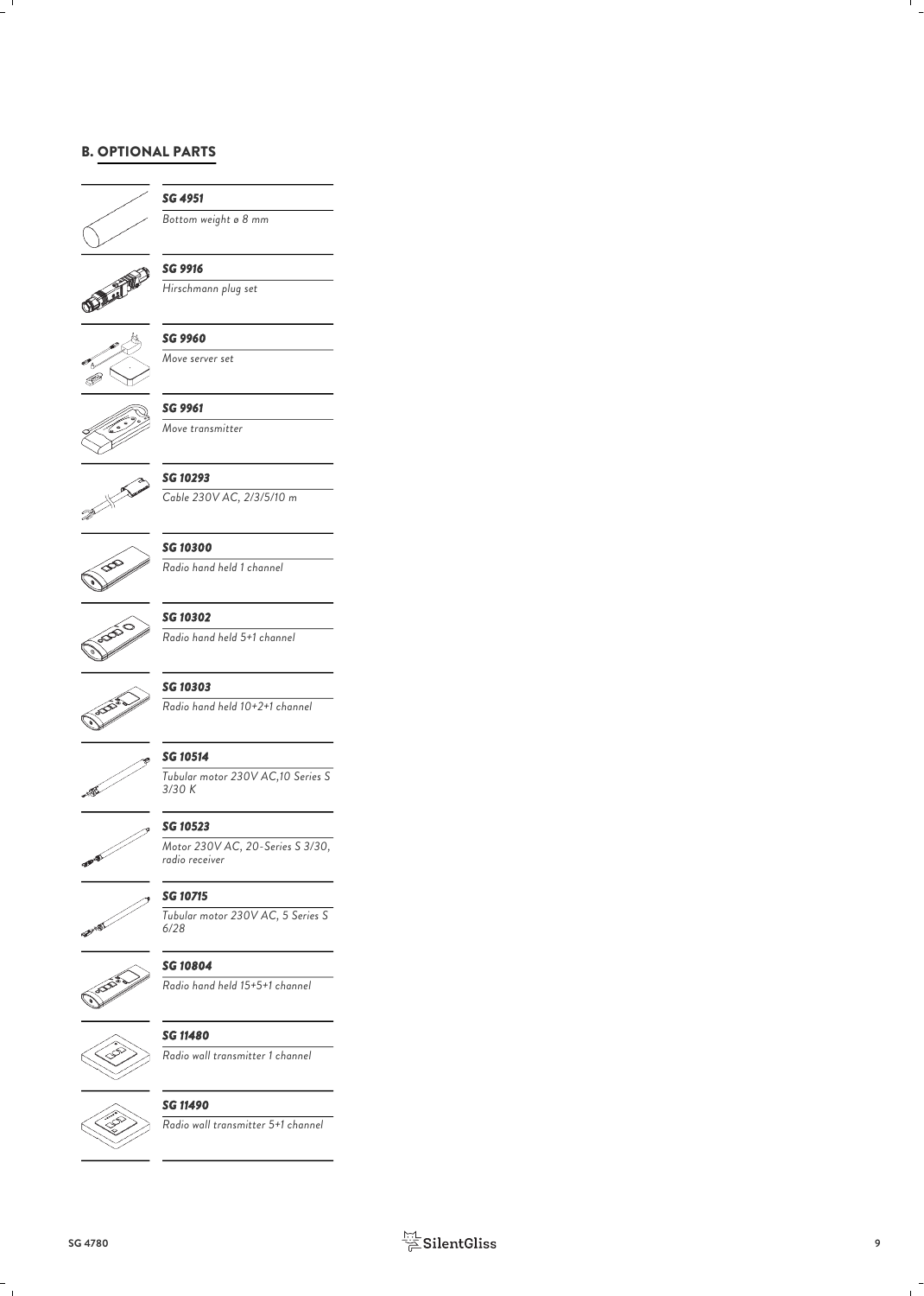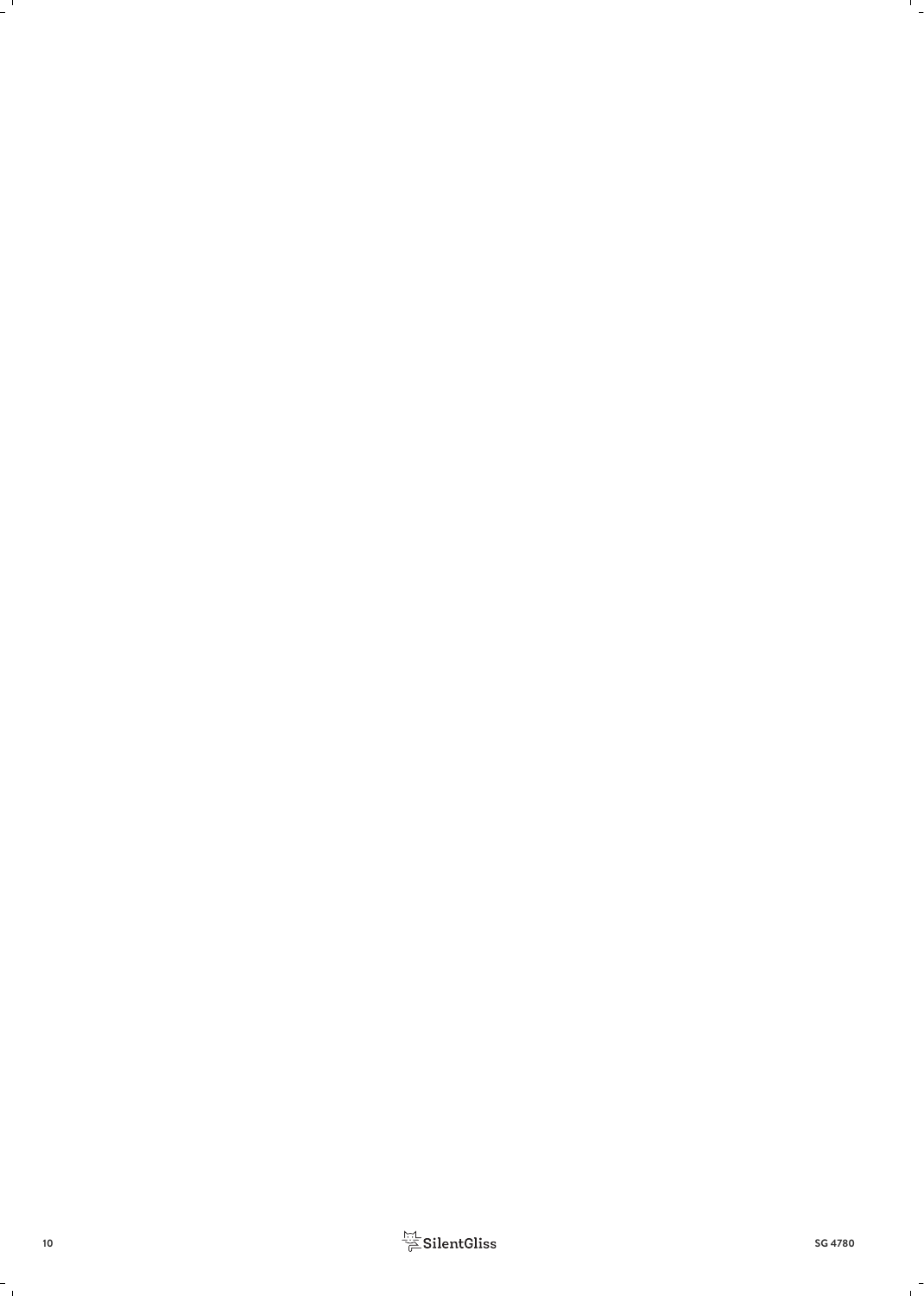